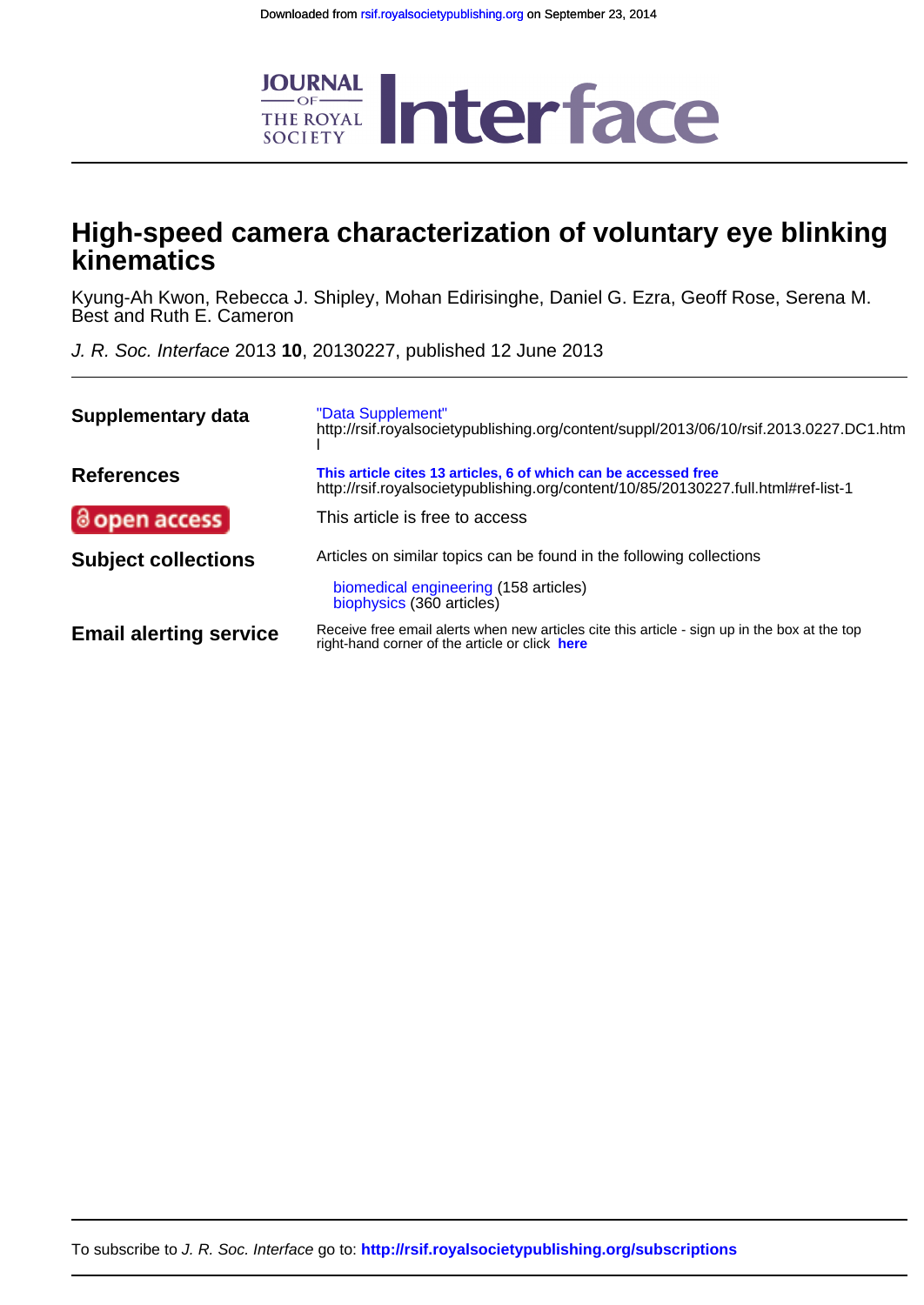

#### rsif.royalsocietypublishing.org

Report



Cite this article: Kwon K-A, Shipley RJ, Edirisinghe M, Ezra DG, Rose G, Best SM, Cameron RE. 2013 High-speed camera characterization of voluntary eye blinking kinematics. J R Soc Interface 10: 20130227. http://dx.doi.org/10.1098/rsif.2013.0227

Received: 11 March 2013 Accepted: 22 May 2013

#### Subject Areas:

biomedical engineering, biophysics

#### Keywords:

high-speed camera, voluntary blink, blink kinematics, blinking duration, blinking speed

#### Author for correspondence:

Mohan Edirisinghe e-mail: [m.edirisinghe@ucl.ac.uk](mailto:m.edirisinghe@ucl.ac.uk)

Electronic supplementary material is available at<http://dx.doi.org/10.1098/rsif.2013.0227> or via<http://rsif.royalsocietypublishing.org>.



# High-speed camera characterization of voluntary eye blinking kinematics

Kyung-Ah Kwon<sup>1</sup>, Rebecca J. Shipley<sup>1</sup>, Mohan Edirisinghe<sup>1</sup>, Daniel G. Ezra<sup>2</sup> .<br>, Geoff Rose<sup>2</sup>, Serena M. Best<sup>3</sup> and Ruth E. Cameron<sup>3</sup>

<sup>1</sup>Department of Mechanical Engineering, University College London, Torrington Place, London WC1E 7JE, UK <sup>2</sup>Moorfields Eye Hospital, UCL Institute of Ophthalmology NIHR Biomedical Research Centre for Ophthalmology, 162 City Road, London EC1V 2PD, UK

<sup>3</sup>Department of Materials Science and Metallurgy, Cambridge Centre for Medical Materials, University of Cambridge, Pembroke Street, Cambridge CB2 3QZ, UK

Blinking is vital to maintain the integrity of the ocular surface and its characteristics such as blink duration and speed can vary significantly, depending on the health of the eyes. The blink is so rapid that special techniques are required to characterize it. In this study, a high-speed camera was used to record and characterize voluntary blinking. The blinking motion of 25 healthy volunteers was recorded at 600 frames per second. Master curves for the palpebral aperture and blinking speed were constructed using palpebral aperture versus time data taken from the high-speed camera recordings, which show that one blink can be divided into four phases; closing, closed, early opening and late opening. Analysis of data from the high-speed camera images was used to calculate the palpebral aperture, peak blinking speed, average blinking speed and duration of voluntary blinking and compare it with data generated by other methods previously used to evaluate voluntary blinking. The advantages of the high-speed camera method over the others are discussed, thereby supporting the high potential usefulness of the method in clinical research.

### 1. Introduction

A blink is defined as 'a temporary closure of both eyes, involving movements of the upper and lower eyelids' [\[1\]](#page-5-0). Human adults blink approximately 12 times per minute and one blink lasts about 1/3 s [[2](#page-5-0)]. This natural eye motion is crucial for maintaining the integrity of the ocular surface for the following reasons: blinking (i) lubricates the eye by replenishing the precorneal tear-film, consequently preventing the cornea from dryness and cleaning the corneal surface, (ii) shields the eye from foreign objects such as dirt and dust as well as from the continuous exposure of light, and (iii) relieves early fatigue by allowing the ocular muscles in tension to be reorganized [\[1](#page-5-0) –[3\]](#page-5-0). Three different forms of blinking have been described [\[1\]](#page-5-0); (i) spontaneous blink, which occurs unconsciously but periodically, (ii) voluntary blink, which occurs intentionally, and (iii) reflex blink, which is triggered by sudden impulse, loud sound or strong light. In this study, we consider voluntary blinks.

Blink characteristics, such as blink amplitude, duration and peak speed vary significantly between healthy and unhealthy eyes [[4](#page-5-0)–[7\]](#page-6-0), and hence, an accurate and detailed analysis of a blink is important to detect debilitating conditions early and subsequently provide appropriate treatments. A few methods have been published as a way to investigate the rapid blink movements. The magnetic search coil technique involves taping a coil of copper or stainless steel onto a subject's upper eyelid then placing the subject in the centre of a weak magnetic field [\[7](#page-6-0) –[10\]](#page-6-0). The eyelid position is then monitored by the current generated by the coil in proportion to the angle of the coil relative to the magnetic field, when the eyelid moves over the curved ocular surface. Other methods include home video camera recording [\[5,6\]](#page-5-0) and tracking the displacement of a reflective marker taped onto a subject's upper eyelid using infrared cameras

& 2013 The Authors. Published by the Royal Society under the terms of the Creative Commons Attribution License http://creativecommons.org/licenses/by/3.0/, which permits unrestricted use, provided the original author and source are credited.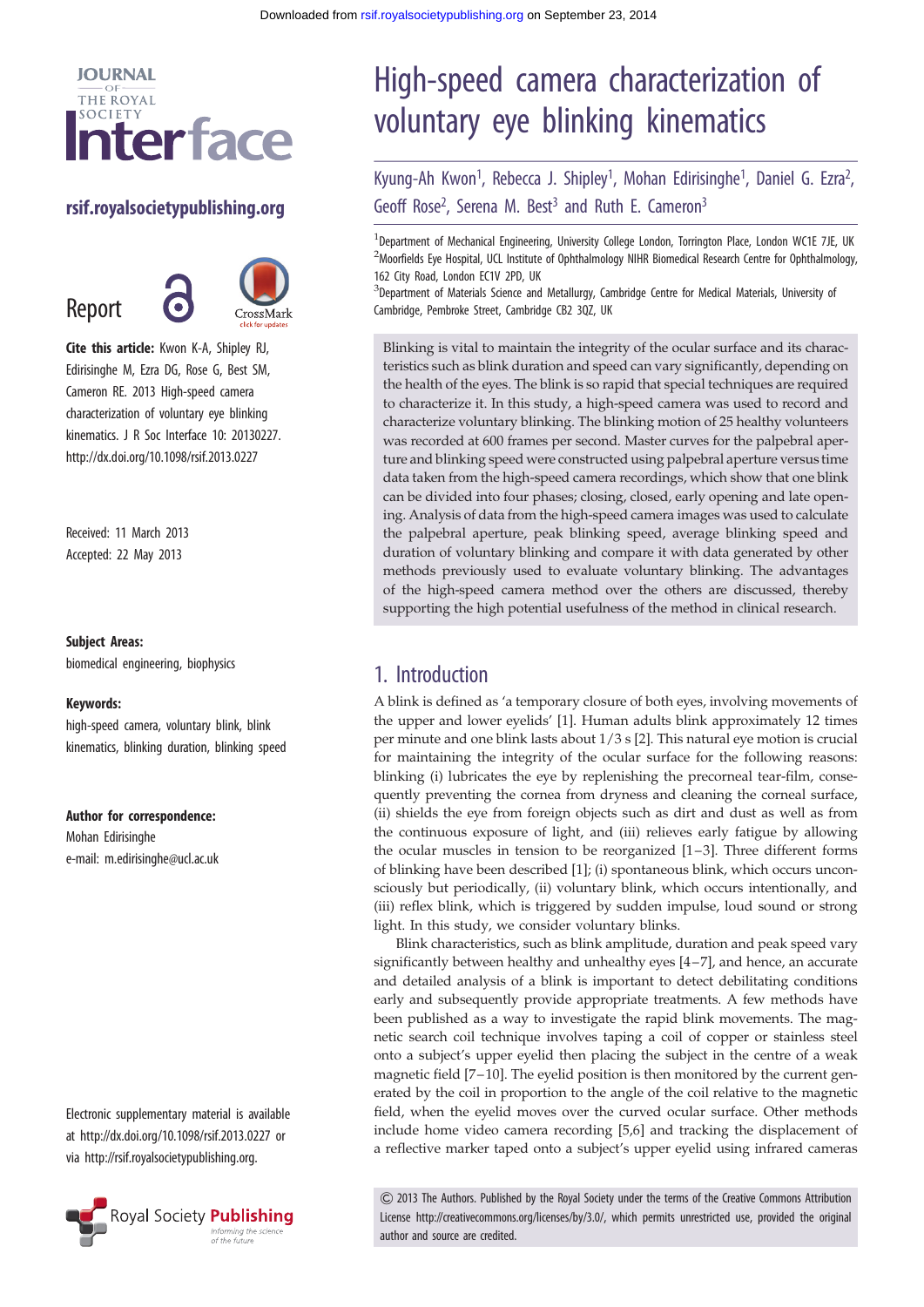<span id="page-2-0"></span>

Figure 1. (a) Scatter plot of the normalized palpebral aperture for all 25 volunteers studied. (b) Key frame images illustrating each phase (these are also available on the electronic supplementary material, video). 1, 2, 3 and 4 refer to the closing phase, closed phase, early-opening phase, late-opening phase, respectively. (Online version in colour.)

[\[4\]](#page-5-0). In this work, a high-speed video camera was used to study the rapid eye motion of the voluntary blink. While most of the literature evaluates blink parameters such as blink duration and speed up to the point when about 97 per cent of the initial palpebral aperture is recovered; in this study, these parameters were evaluated for one complete blink, i.e. when the initial aperture was fully recovered. The results were compared with other reported values, exploring the potential use of the high-speed camera as an accurate and reliable analysing method.

#### 2. Experimental details

Twenty-five healthy volunteers, including 11 males and 14 females participated in this study. Their age ranged from 25 to 63 with the mean of 35 years. Volunteers of oriental origin were excluded from the study. As this was a pilot study of 25 subjects, male and female volunteers were not considered separately. After informing the volunteers about the general purpose of this study, they were comfortably seated on a chair before a high-speed camera, one person at a time. A PHANTOM (v. 7.3, Vision Research Ltd, UK) camera was placed in front of the volunteers at their eye-level. The camera was mounted with a Nikon 24–85 mm F2.8 macro zoom lens

and had  $800 \times 600$  pixel resolution. In order to induce blinking, the volunteers were asked to blink as normal as possible after a verbal command. The motion of two voluntary blinks was recorded at a rate of 600 frames per second at  $22.6 \pm 1.6^{\circ}C$ and  $28.3 + 2.2%$  humidity with natural light.

For each volunteer, the palpebral aperture, which is the vertical distance between the central points of the upper and lower eyelid margins, was measured every 5 ms of the recorded videos, using PHANTOM CINE VIEWER v. 2.14 (Vision Research software). The measurements started from 30 ms prior to the start of a downward movement of the upper eyelid and continued until the initial palpebral aperture value was reached. The second recorded blink was used for this analysis, considering the possibility that the volunteer was more comfortable and relaxed after the first blink. Since the initial palpebral aperture varied from one volunteer to another the measured aperture values for each volunteer were normalized and all the normalized aperture values for the 25 volunteers were averaged at each time point in order to produce a master curve for the palpebral aperture.

For each volunteer, the measured palpebral aperture values were plotted as a function of time and the corresponding blinking speed was determined by calculating the gradient on each consecutive pair of aperture points. When all the blinking speed values were determined for the 25 volunteers, they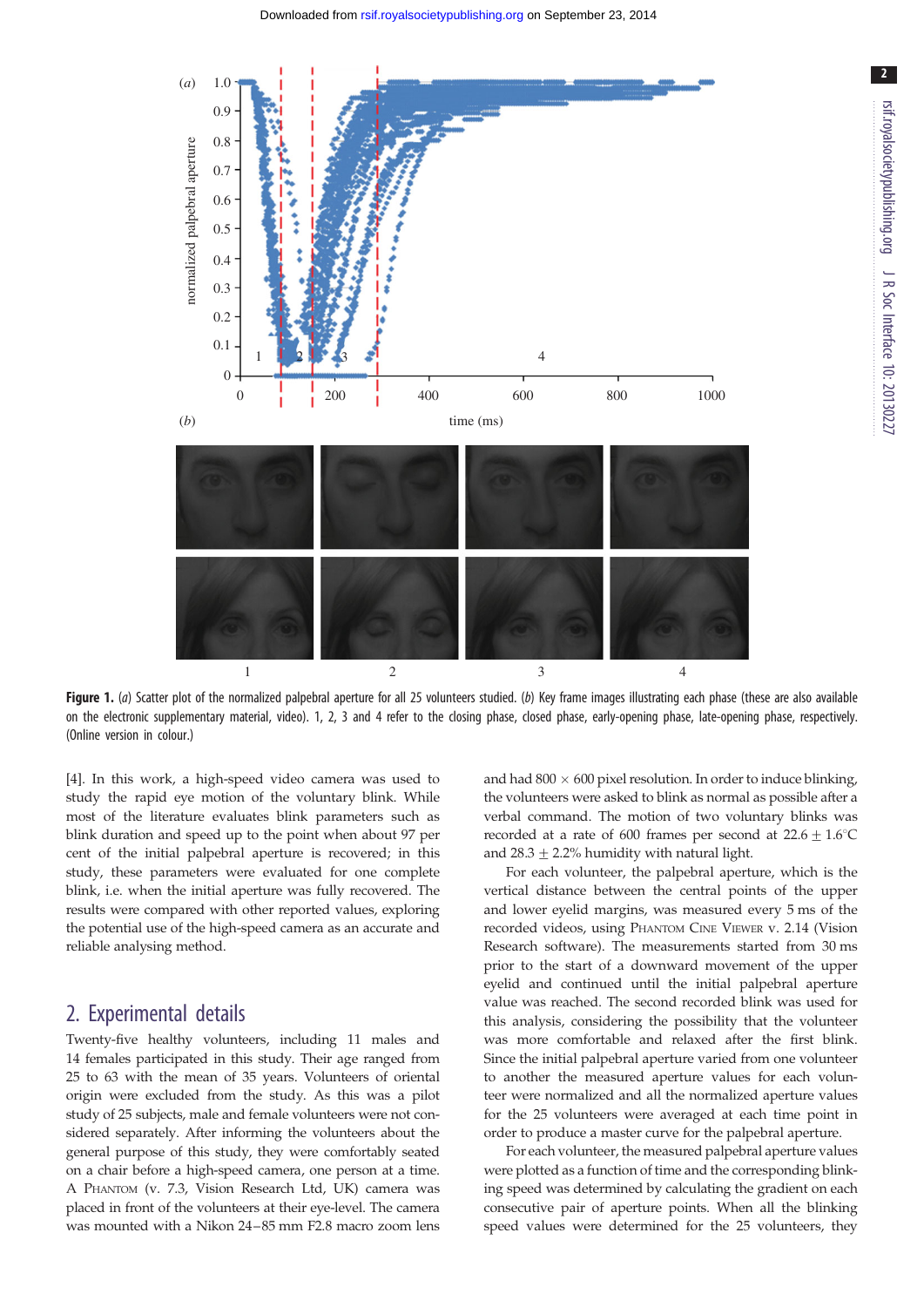<span id="page-3-0"></span>

Figure 2. Master curve for (a) palpebral aperture and (b) blinking speed. (c) Box-plot of blinking duration for each phase and (d) box-plot of blinking speed for closing and opening phases. Each point on the curves represent mean  $\pm$  s.d. and the diamond-shaped markers on the box-plots represent the mean values. (Online version in colour.)

were averaged at each time point in order to produce a master curve for blinking speed. The peak speed was taken to be the maximum speed calculated and the average speed was evaluated by dividing the initial palpebral aperture value by the time taken for closing the eye or opening the eye.

#### 3. Results and discussion

The palpebral aperture measurements ranged from 7.4 to 12.8 mm with a mean of  $9.8 + 0.2$  mm for all the 25 volunteers. These measurements agree well with Fox [\[11](#page-6-0)], who studied the palpebral fissure on 1732 human subjects using a millimetre-ruler and reported that the measurement varied from 7 to 13 mm with 61.7 per cent of the subjects having 9–10 mm aperture values.

All the normalized palpebral aperture values determined from the key frames of high-speed camera videos are shown in [figure 1](#page-2-0)a. The aperture profile could be divided into four phases; (i) closing, (ii) closed, (iii) early opening, and (iv) late opening, depending on the action of the upper eyelid. Some of key frame images of the videos are selected to illustrate each phase (figure  $1b$ ). It is noteworthy that others [\[12,13](#page-6-0)] divide voluntary blinking into three phases: closing-phase, opening-phase and the inter-phase pause, i.e. the time elapsing between the end of the closing phase and the beginning of the opening phase. The inter-phase pause is important in clinical conditions, such as Parkinson's disease and atypical Parkinsonism.

During voluntary blinking, all the 25 volunteers fully closed their eyelids, thereby resulting in a brief closed phase with zero aperture values between closing and opening phases. Moreover, unlike the closing phase, the opening phase happened in two stages; early opening with continuous increase in palpebral aperture, corresponding to phase 3 and late opening with intermittent increase in aperture value, corresponding to phase 4. It was observed that about 97 per cent of the initial aperture value was recovered by the end of early opening, phase 3 and the last 3 per cent recovery during the late opening, phase 4. Averaging all the normalized palpebral aperture values and the speed values at each time point resulted in the aperture master curve (figure 2a) and the speed master curve (figure 2b), respectively.

The aperture master curve (figure 2a) shows how the aperture changed over time. It rapidly decreased until it reached approximately 0 for the first 110 ms, then increased rapidly but at a slower rate until 400 ms followed by a much slower increase until it reached its original value. Unlike in the normalized aperture scatter plot [\(figure 1](#page-2-0)a), the value never reached zero because of the variation in the timing and the duration of the closed phase between individuals. The speed master curve (figure 2b) exhibits two parabolic curves; one for the closing phase and the other one for the opening phase. The curve demonstrates that the upper eyelid accelerates until reaching its maximum speed then decelerates during the closing or opening action of the eye. The duration of one voluntary blink was determined for each phase (figure 2c).

The closed phase and the late-opening phase had the shortest and the longest duration with  $58 + 4$  ms and  $273 + 23$  ms, respectively. Moreover, a considerable variation was observed in the late-opening phase duration. Our video analysis showed that one voluntary blink took  $572 + 25$  ms although only half 3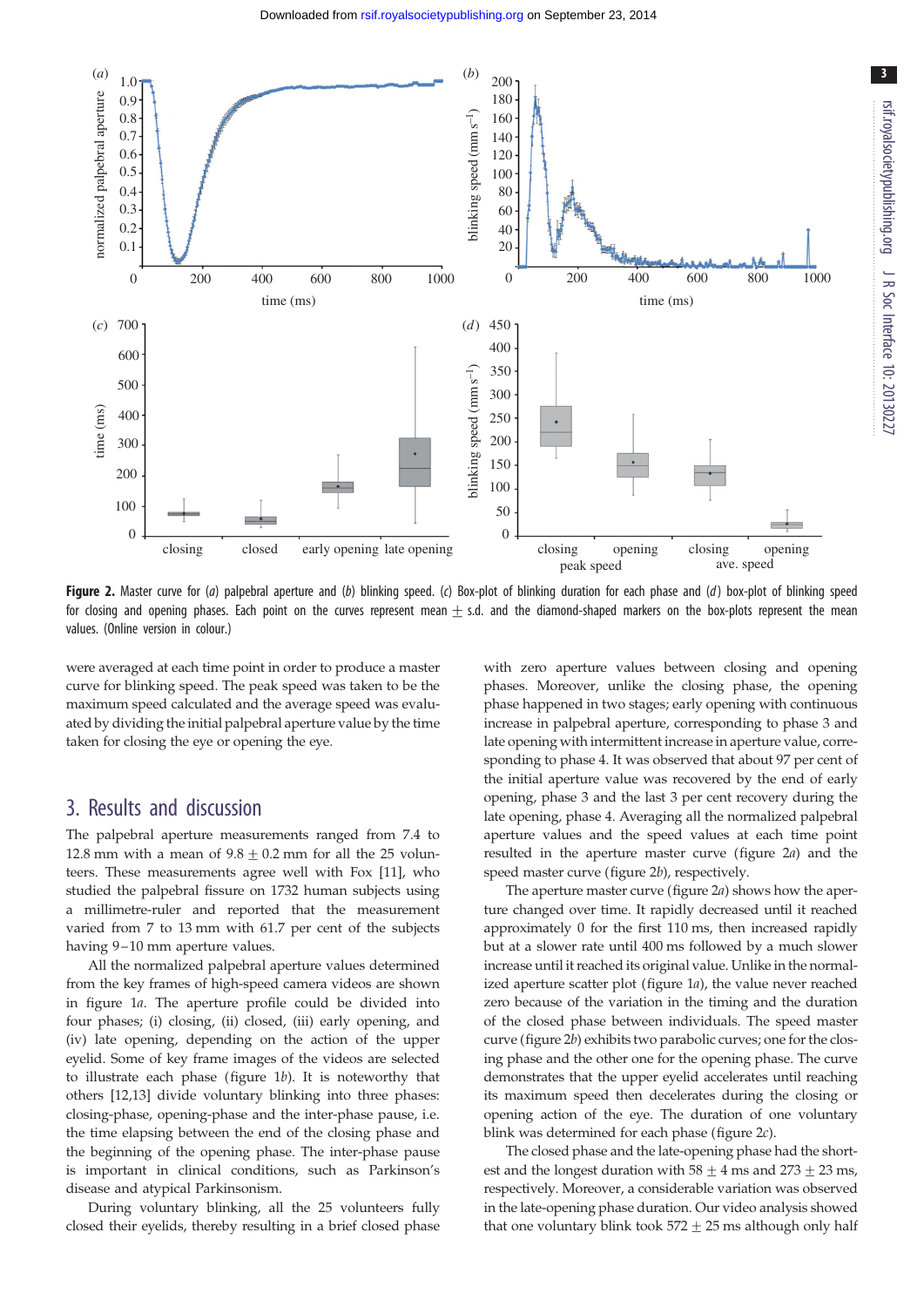| j<br>ì<br>١<br>ċ<br>¢                      |
|--------------------------------------------|
| $\mathsf{I}$                               |
|                                            |
| j<br>í<br>ś<br>j<br>i<br>÷,<br>ś           |
| amp.                                       |
| :<br>֧֦֦֦֝֝֝֝׆֧<br>֧֧֪֪֪֪֪֪֦֓֩֓֓<br>a<br>J |
| $\frac{1}{1}$<br>$\overline{1}$<br>מר<br>מ |
| $\equiv$ $\equiv$<br>í                     |
|                                            |
| ֜֓֕֜֝                                      |
| ነር ያር                                      |
| Ş<br>i                                     |
| ;<br>;<br>- <br>$\frac{a}{1}$              |
|                                            |
| mon<br>ie<br>Tu                            |
|                                            |
| $\frac{1}{2}$ , $\frac{1}{2}$              |
| ncom<br>ē                                  |
| $\frac{1}{3}$<br>j                         |
| م<br>م                                     |
|                                            |
| i                                          |
| Š<br>֕<br>1                                |
| ś<br>$\frac{1}{2}$<br>ì                    |
| ì<br>S<br>ׇ֚֘֡                             |
| ş<br>Ò<br>t<br>Ï<br>:<br>5                 |
| ĭ<br>¢<br>ś                                |
| $\ddot{\phantom{a}}$<br>֚֕֡֡<br>ì          |
| i<br>֦<br>Í<br>í                           |
| Ó                                          |
|                                            |
| S<br>Ó<br>١<br>j                           |
| i<br>i<br>Ş                                |
|                                            |
| t<br>l<br>ş<br>ï                           |
| 7<br>l                                     |

<span id="page-4-0"></span>

|                          |      |                                                                                                           |                           | parameters                                |                                                    |                                        |                                |                                                    |                                                 |                                            |                                                                |                                                             |
|--------------------------|------|-----------------------------------------------------------------------------------------------------------|---------------------------|-------------------------------------------|----------------------------------------------------|----------------------------------------|--------------------------------|----------------------------------------------------|-------------------------------------------------|--------------------------------------------|----------------------------------------------------------------|-------------------------------------------------------------|
|                          |      |                                                                                                           |                           |                                           | closing phase                                      |                                        |                                |                                                    | opening phase                                   |                                            |                                                                |                                                             |
| reference                | year | method                                                                                                    | individuals<br>number of  | age                                       | $\binom{m}{k}$<br>amp                              | $(mm s-1)$<br>speed<br>peak            | $(mm s^{-1})$<br>speed<br>ave. | duration<br>(ms)                                   | $\binom{m}{m}$<br>amp                           | $(mm s-1)$<br>speed<br>peak                | $\frac{\text{m}}{\text{m}}$ s <sup>-1</sup> )<br>speed<br>ave. | duration<br>(ms)                                            |
| $\Xi$                    | 2009 | sampling rate), following the<br>three infrared cameras (120 Hz<br>displacement of a marker               | $\approx$                 | $65 + 9$                                  | $12.4\,\pm\,0.7$                                   | 340 ± 25                               |                                | $70.8 \pm 4.3$                                     | $12\,\pm\,0.7$                                  | $154\pm11$                                 |                                                                | $168.5 \pm 15.9$                                            |
| $\boxed{5}$              | 2003 | home video camera $(320 \times 240)$<br>resolution; 60 fps sampling<br>taped on the upper eyelid<br>rate) | 36                        | $19 \sim 60$ with<br>ave. 31              |                                                    | $154\pm45$                             | $74\,\pm\,22$                  | $125\,\pm\,29$                                     |                                                 | $82\,\pm\,21$                              | $39 \pm 8$                                                     | $205\,\pm\,32$                                              |
| $\Xi$                    | 2007 | home video camera (640 $\times$ 480<br>resolution; 60 fps sampling<br>rate)                               | 72                        | $16 \sim 76$ with<br>ave. 47.1            |                                                    | $143 + 60$                             | 52 $\pm$ 22                    | $214 + 59$                                         |                                                 | $83\,\pm\,27$                              | $33 \pm 12$                                                    | $321 + 71$                                                  |
| $\mathbf{E}$             | 2006 | magnetic search coil technique                                                                            | $\overline{4}$            | $43 \sim 75$ with<br>ave. 56.2            | $10.0\,\pm\,1.1$                                   | $285 \pm 61$                           |                                | $84\pm13$                                          |                                                 |                                            |                                                                | $203\,\pm\,50$                                              |
| $\overline{\mathcal{D}}$ | 1997 | electromagnetic search coil<br>technique (500 Hz<br>sampling rate)                                        | ∞<br>$\infty$<br>$\infty$ | $40 \sim 49$<br>$50\sim59$<br>$60\sim69$  | $10.2 \pm 1.4$<br>$10.6\,\pm\,0.7$<br>$11.7\pm1.2$ | $427\pm30$<br>$329 \pm 41$<br>349 ± 25 |                                | $105.7\pm13.8$<br>$71.1 \pm 5.1$<br>$83.1 \pm 8.8$ | $11.4\pm1.1$<br>$10.3\,\pm\,0.7$<br>$9.9\pm1.4$ | $143 \pm 18$<br>$165 + 14$<br>$145 \pm 12$ |                                                                | $202.5 \pm 13.3$<br>$233.5\,\pm\,28.6$<br>$205.6\,\pm\,8.9$ |
| this study               | 2013 | phantom high-speed camera<br>$(800 \times 600$ resolution;<br>600 fps sampling rate)                      | 52                        | $34.7\pm1.1$<br>$25 \sim 63$ with<br>ave. | $9.83\,\pm\,0.17$                                  | 243 $\pm$ 9                            | 134 $\pm$ 4                    | $76 \pm 2$                                         | $9.83\,\pm\,0.17$                               | $157\pm5$                                  | $26\,\pm 2$                                                    | 438 $\pm$ 24                                                |

 $\overline{4}$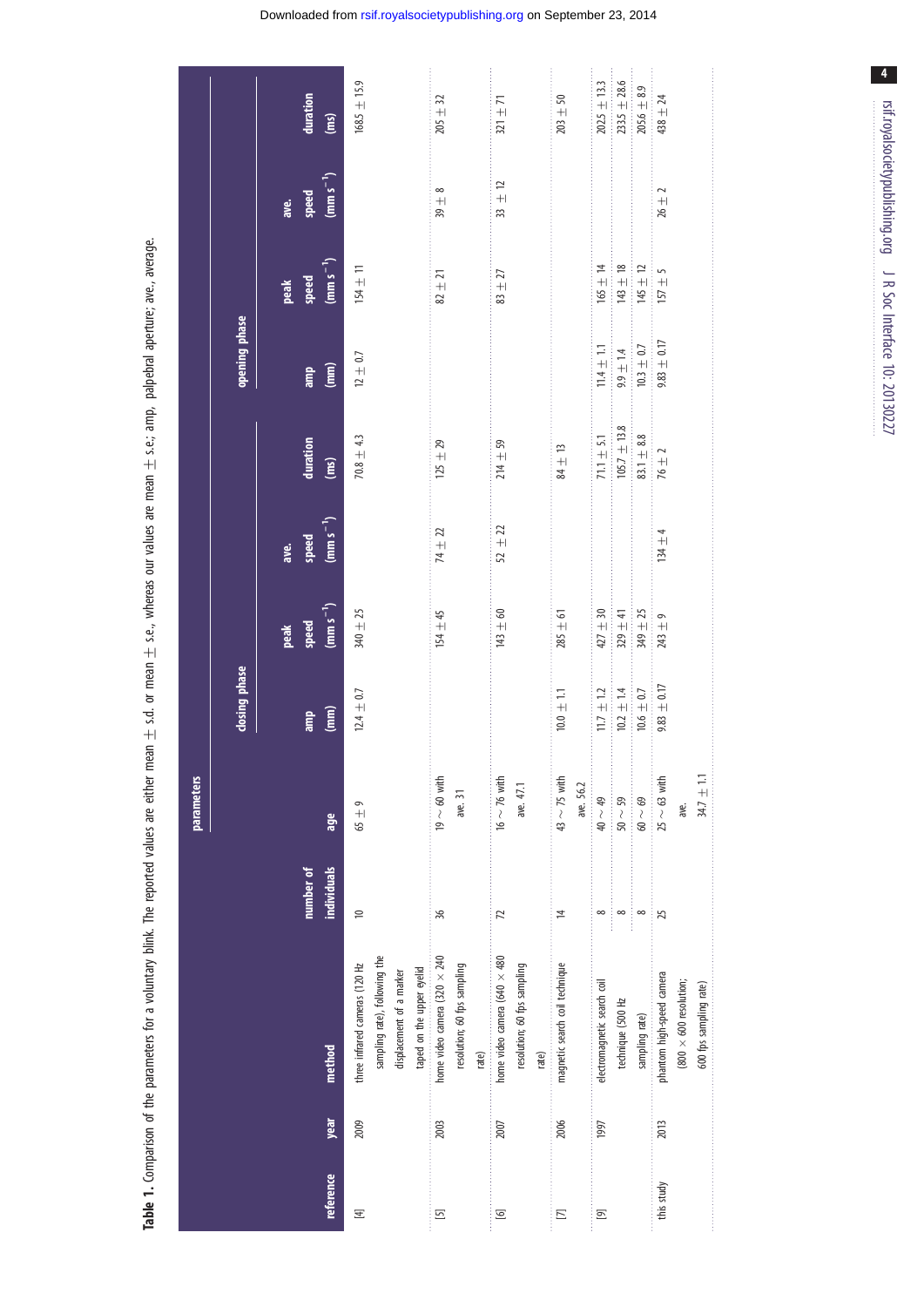5

<span id="page-5-0"></span>of the time (299  $\pm$  8 ms) was taken from the start of the blink to 97 per cent recovery of opening, i.e. from the closing to the early-opening phase. This result suggests that the very last half a millimetre of opening takes as much time as the time taken to reach up to that point. The peak and average speeds of blinking during the closing and opening action of eye are represented in [figure 2](#page-3-0)d. The peak speed reached  $243 \pm 9$  mm s<sup>-1</sup> and  $157 \pm 5$  mm s<sup>-1</sup> during the closing and opening phase, respectively, whereas the average speed was  $134 \pm 4$  mm s<sup>-1</sup> and  $26 \pm 2$  mm s<sup>-1</sup>, respectively. These results suggest that a voluntary blink exhibits a temporal asymmetric pattern [2[,8](#page-6-0)] with a much faster closing action than opening action. This difference in dynamics reflects differences in muscle fibre physiology between the orbicularis muscle, responsible for eyelid closure, and the levator palbebrae superioris (LPS) muscle, responsible for eye opening. The pretarsal orbicularis muscle consist of over 90 per cent fasttwitch type I fibres, in contrast to the LPS, which has a much lower proportion [\[14](#page-6-0)]. The blink parameters such as blinking duration and peak and average speeds determined in this study are compared with reported values [\(table 1\)](#page-4-0). In general, the values obtained in this study were similar to the reported values apart from the opening-phase duration. While the opening-phase duration ranged from about 200 to 320 ms, it was measured to be about 440 ms in our study. This disparity might be due to the difference in how researchers defined the end of a voluntary blink or to the fact that these results were for a voluntary blink, which is greatly influenced by individuals as can be noted by the large variation in the reported duration of the closing phase, ranging from 70 to 215 ms.

Several reports have been published on employing a search coil technique to analyse blink motion [[8](#page-6-0)–[10](#page-6-0)]. However, this technique requires attaching fine wire coils of 2–6 mm in diameter onto a participant's upper eyelids as well as asking the participant to stay still in a weak magnetic field during the recording. Moreover, the coil marker has been reported to weigh from 20 to 160 mg, which might influence the blink kinematics and consequently the blink parameters. A high-speed camera does not require such devices, and hence it can be considered to be more convenient for both participants and researchers. Furthermore, the relatively high palpebral aperture measurements [4[,9\]](#page-6-0) may also reflect inaccuracies in measurement techniques that involve attaching either tape or coils to the upper eyelid, which may have only approximated the lid margin position. In contrast, more accurate and reliable results could be obtained from high-speed camera images as no extra eye weight, which might affect the blink dynamics, is involved and also the apparent palpebral aperture between the upper and lower eyelids is measured on a sequential series of

images, whereas the coil marker is usually attached about 1 mm above the lid margin. The sequential series of images also mean more information can be retrieved, thereby allowing more detailed analysis of blink motion. These benefits of highspeed camera imaging over a search coil can make it a more attractive method to analyse eye blinking kinematics.

## 4. Conclusions

The kinematics of one voluntary eye blink was studied using a high-speed video camera recording at 600 frames per second. The analysis of data recorded showed that one voluntary blink could be divided into four phases; closing phase, closed phase, early-opening phase and late-opening phase identified by the distinctive action of the upper eyelid. One blink took  $572 + 25$  ms and was accompanied by asymmetric motion with a much faster closing action compared with the opening action of the eye. The peak speed was determined to be approximately  $250$  mm s<sup>-1</sup> and  $160$  mm s<sup>-1</sup> during the closing and opening phases, respectively, and the closed phase and the late-opening phase took the shortest and longest time, respectively. Comparing the results in this study with other reported findings demonstrates that the highspeed camera technique provides highly reliable results and its advantages over the other techniques can make it a more attractive method to investigate the kinematics of a human blink. This methodology has significant implications for clinical research and practice, providing an experimental platform to examine abnormalities of eyelid movement, such as blepharospasm, thyroid eye disease and myopathic ptosis.

A further study is on-going with a higher number of volunteers to allow for the correlation of blink characteristics with age, gender and other clinical variables. In addition, investigations comparing blink dynamics of healthy and disease states are also on-going.

This study was supported by an EPSRC-UCL Post-doctoral Mobility Award made to the authors. D.G.E. and G.R. acknowledge support from the National Institute for Health Research (NIHR) Biomedical Research Centre based at Moorfields Eye Hospital NHS Foundation Trust and UCL Institute of Ophthalmology. The views expressed are those of the author(s) and not necessarily those of the NHS, the NIHR or the Department of Health. The authors wish to thank the Engineering and Physical Science Research Council, UK for providing the PHANTOM v. 7.3 camera for this work. The generous help of Adrian Walker of the Instrument Loan Pool is gratefully acknowledged. The authors thank Ms Maryam Parhizkar and Mr Christopher Hogg for their help with the high-speed camera, Dr Stephen Byard, Dr Barney Smith and Dr Nikolas Koutroumanos for helping us to carry out this study. The authors thank the subjects featured in [figure 1](#page-2-0)b, whose permission has been obtained.

## **References**

- 1. Blount WP. 1927 Studies of the movements of the eyelids of animals: blinking. Exp. Physiol. **18**, 111 - 125.
- 2. Fatt I, Weissman BA. 1992 Physiology of the eye: an introduction to the vegetative functions, 2nd edn. Boston, MA: Butterworth-Heinemann, a division of Reed Publishing (USA) Inc.
- 3. Doane MG. 1980 Interaction of eyelids and tears in corneal wetting and the dynamics of the

normal human eyeblink. Am. J. Ophthalmol. 89, 507– 516.

- 4. Bologna M, Agostino R, Gregori B, Belvisi D, Ottaviani D, Colosimo C, Fabbrini G, Berardelli A. 2009 Voluntary, spontaneous and reflex blinking in patients with clinically probable progressive supranuclear palsy. *Brain* **132**, 502 - 510. ([doi:10.](http://dx.doi.org/10.1093/brain/awn317) [1093/brain/awn317\)](http://dx.doi.org/10.1093/brain/awn317)
- 5. Choi SH, Park KS, Sung M-W, Kim KH. 2003 Dynamic and quantitative evaluation of eyelid motion using image analysis. Med. Biol. Eng. Comput. 41, 146– 150. [\(doi:10.1007/](http://dx.doi.org/10.1007/BF02344882) [BF02344882](http://dx.doi.org/10.1007/BF02344882))
- 6. Choi SH, Yoon TH, Lee KS, Ahn JH, Chung JW. 2007 Blepharokymographic analysis of eyelid motion in Bell's palsy. Laryngoscope 117,